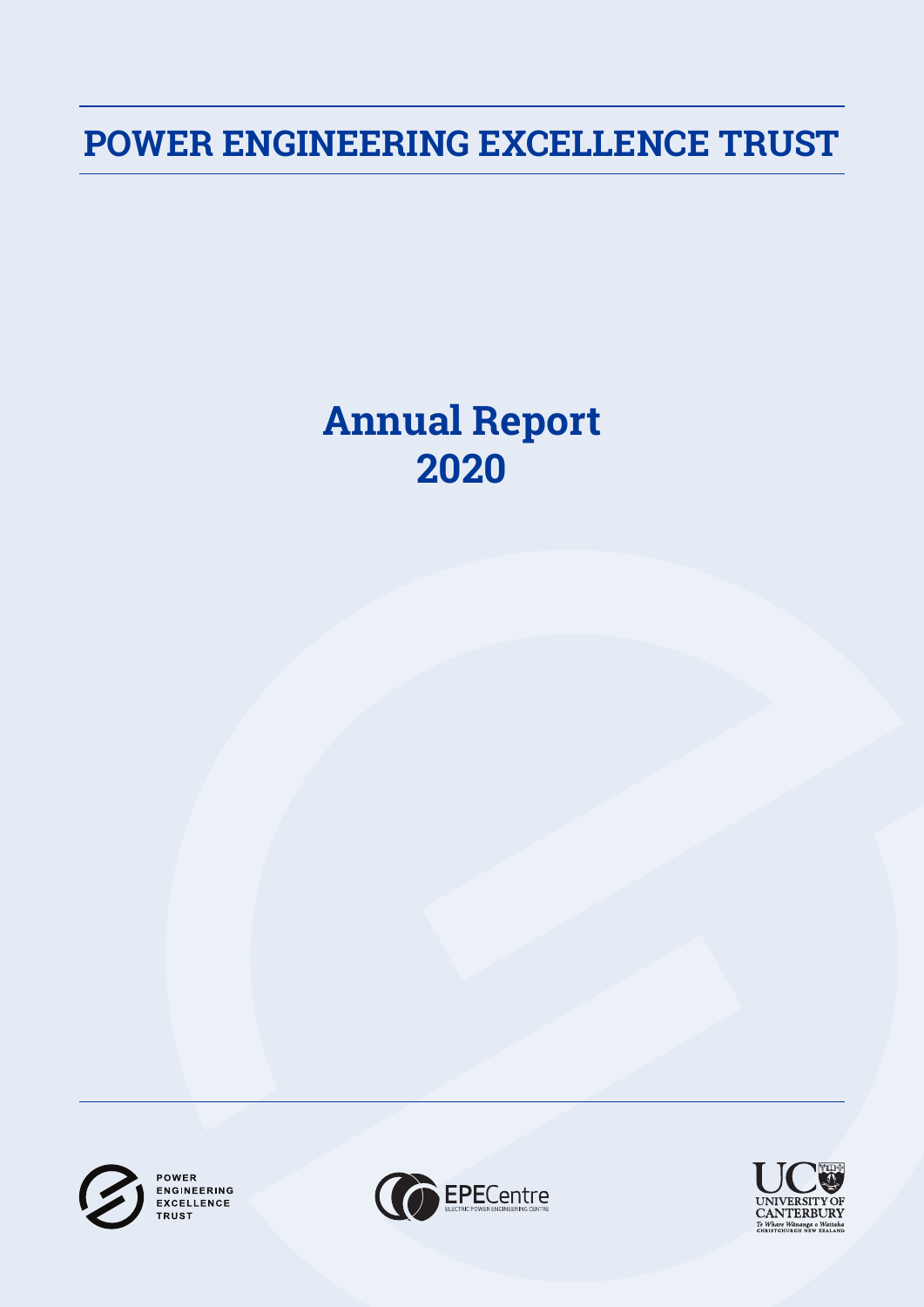# **Performance Report (Summary)**

# **Introduction**

This report presents a summary of the full Performance Report, prepared by Ainger Tomlin and available on Charities Services website.

All notes and disclaimers in the full report apply to this summary.

# **Reporting Entity**

The Power Engineering Excellence Trust is a charitable trust established in 2002 (Registration Number: CC45199).

The Trust's vision is to empower those who will shape New Zealand's energy future.

The purpose of the Trust is to encourage a greater number of students to study power engineering and to promote research and innovation of power engineering.

# **Main Sources of Entity's Cash Resources**

## **Investment Returns**

Up to 31 October 2020, the Trust has investment return from investment held under the University of Canterbury Trust Funds (UCTFs) Statement of Investment Policy and Objectives (SIPO) which is approved by the University Council. From 1 November 2020, the Trust will receive interest income from bank short term deposits.

## **Donations**

The trust receives funding from Industry Partners.

# **Statement of Accounting Policies**

## **Basis of Preparation**

The Power Engineering Excellence Trust has elected to apply PBE SFR-A (NFP) Public Benefit Entity Simple Format Reporting - Accrual (Not-For-Profit) on the basis that it does not have public accountability and has total annual expenses of equal to or less than \$2,000,000. All transactions in the Performance Report are reported using the accrual basis of accounting. The Performance Report is prepared under the assumption that the entity will continue to operate in the foreseeable future. These financial statements have been prepared on a going concern basis and in accordance with Tier 3 PBE accounting standards, which havebeen applied consistently throughout the period.

# **Goods and Services Tax (GST)**

The Power Engineering Excellence Trust is not registered for GST. Therefore all amounts are stated inclusive of GST.

## **Income Tax**

Power Engineering Excellence Trust is wholly exempt from New Zealand income tax having fully complied with all statutory conditions for these exemptions.

## **Bank Accounts and Cash**

Bank accounts and cash in the Statement of Cash Flows comprise cash balances and bank balances (including short term deposits) with original maturities of 90 days or less.

# **Changes in Accounting Policies**

There have been no changes in accounting policies. Policies have been applied on a consistent basis with those of the previous reporting period.

# **Tier 2 PBE Accounting Standard Applied**

All investments held by the UCTF are stated at market value. All investments held by bank short term deposits are stated at historical cost.

**Power Engineering Excellence Trust**

c/- EPECentre University of Canterbury Private Bag 4800 Christchurch 8140 New Zealand

Tel: +64 3 369 3114 E: peetnz@epecentre.ac.nz

**www.peetnz.org**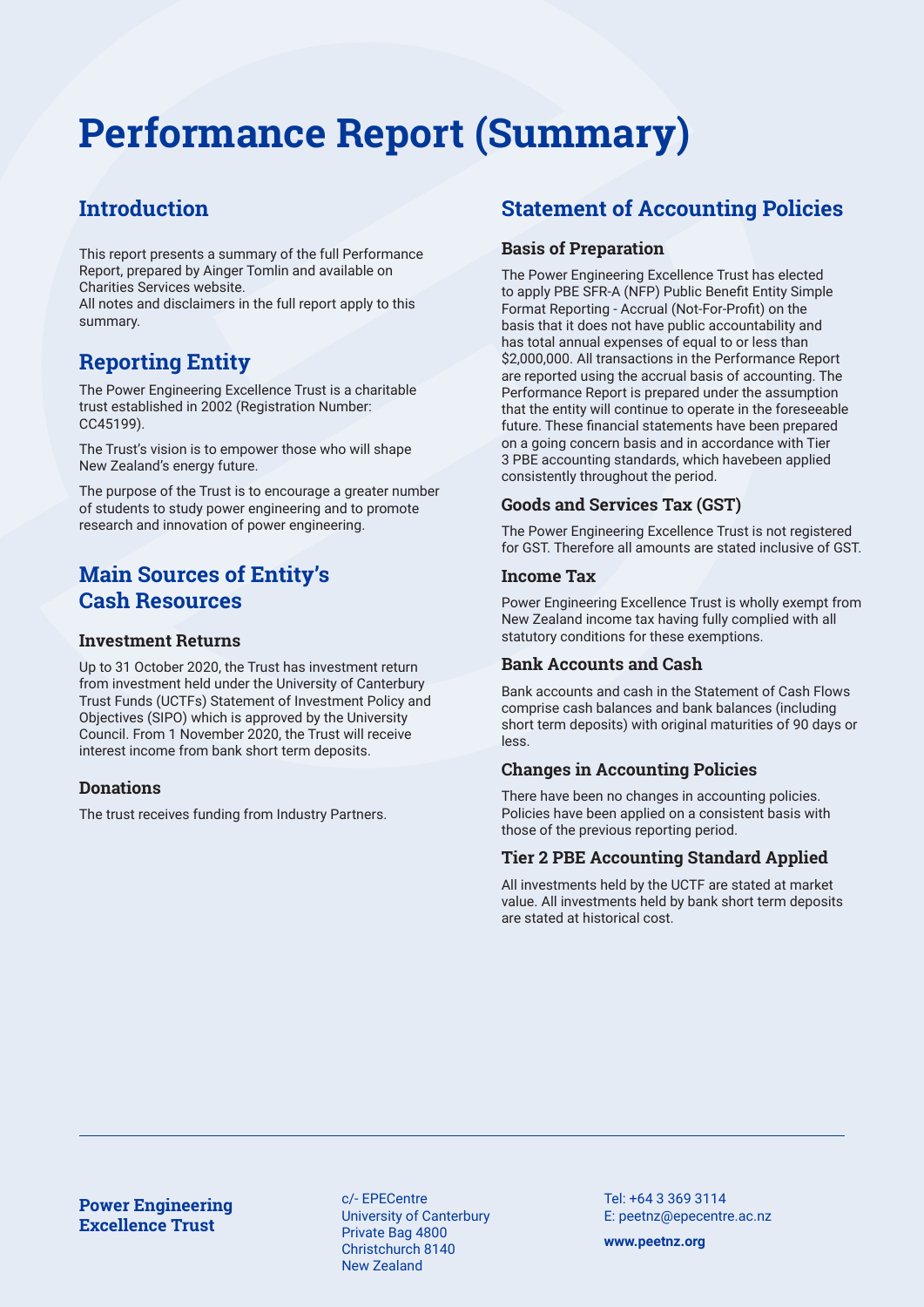# **Statement of Service Performance**

## **Description of Entity's Outcomes**

#### **Mission**

We inspire and enable tomorrow's power engineering talent by sharing responsibility, knowledge and opportunity across academia and industry.

#### **Outcome**

Aids power engineering education to inspire and enable more students to choose power engineering courses at UC, to facilitate career opportunities for students, to create a world-class power engineering tertiary education portfolio, to provide Undergraduate and Postgraduate scholarships and to increase the quality and quantity of power engineers in New Zealand.

|                                                                                   | 2020    | 2019    |
|-----------------------------------------------------------------------------------|---------|---------|
| <b>DESCRIPTION AND</b><br><b>QUANTIFICATION OF THE</b><br><b>ENTITY'S OUTPUTS</b> |         |         |
| Scholarships Paid \$                                                              | 177.000 | 135.833 |
| Number of Scholarships Granted                                                    | 41      | 36      |
| Sponsorship Paid \$                                                               | 22,000  | 21.500  |
| Number of Activities Sponsored                                                    | 1       |         |

# **Statement of Financial Performance**

### **For the Year Ended 31 DECEMBER 2020**

|                                                         |                | 31-Dec-20  | 31-Dec-19 |
|---------------------------------------------------------|----------------|------------|-----------|
|                                                         | <b>NOTES</b>   |            |           |
| <b>REVENUE</b>                                          |                |            |           |
| Donations, fundraising, and<br>other similar revenue    | 1              | 203,500    | 213,250   |
| <b>Providing Goods or Services</b>                      | 1              | 2,616      |           |
| Interest, dividends, and other<br>investment revenue    | 1              | 97,331     | 93,505    |
| <b>Total Revenue</b>                                    |                | 303,447    | 306,755   |
| <b>EXPENDITURE</b>                                      |                |            |           |
| Scholarships and Education<br>Support                   | 2              | 199,000    | 157,333   |
| Volunteer and employee related<br>costs                 | $\overline{2}$ | 236,309    | 191,964   |
| Costs related to providing<br><b>Goods and Services</b> | $\overline{2}$ | 7,984      | 40.954    |
| <b>Total Expenditure</b>                                |                | 443,293    | 390,251   |
| <b>NET SURPLUS (DEFICIT)</b>                            |                | (139, 846) | (83, 496) |
|                                                         |                |            |           |

# **Statement of Financial Position**

#### **As at 31 DECEMBER 2020**

|   | 31-Dec-20 | 31-Dec-19    |
|---|-----------|--------------|
|   |           |              |
|   |           |              |
| 4 | 189,630   |              |
| 4 | 650,000   | 929,476      |
|   | 839,630   | 929,476      |
|   |           |              |
|   | 50,000    |              |
|   | 50,000    |              |
|   | 789,630   | 929.746      |
|   |           |              |
| 3 | 789,630   | 929,476      |
|   | 789,630   | 929,476      |
|   |           | <b>NOTES</b> |